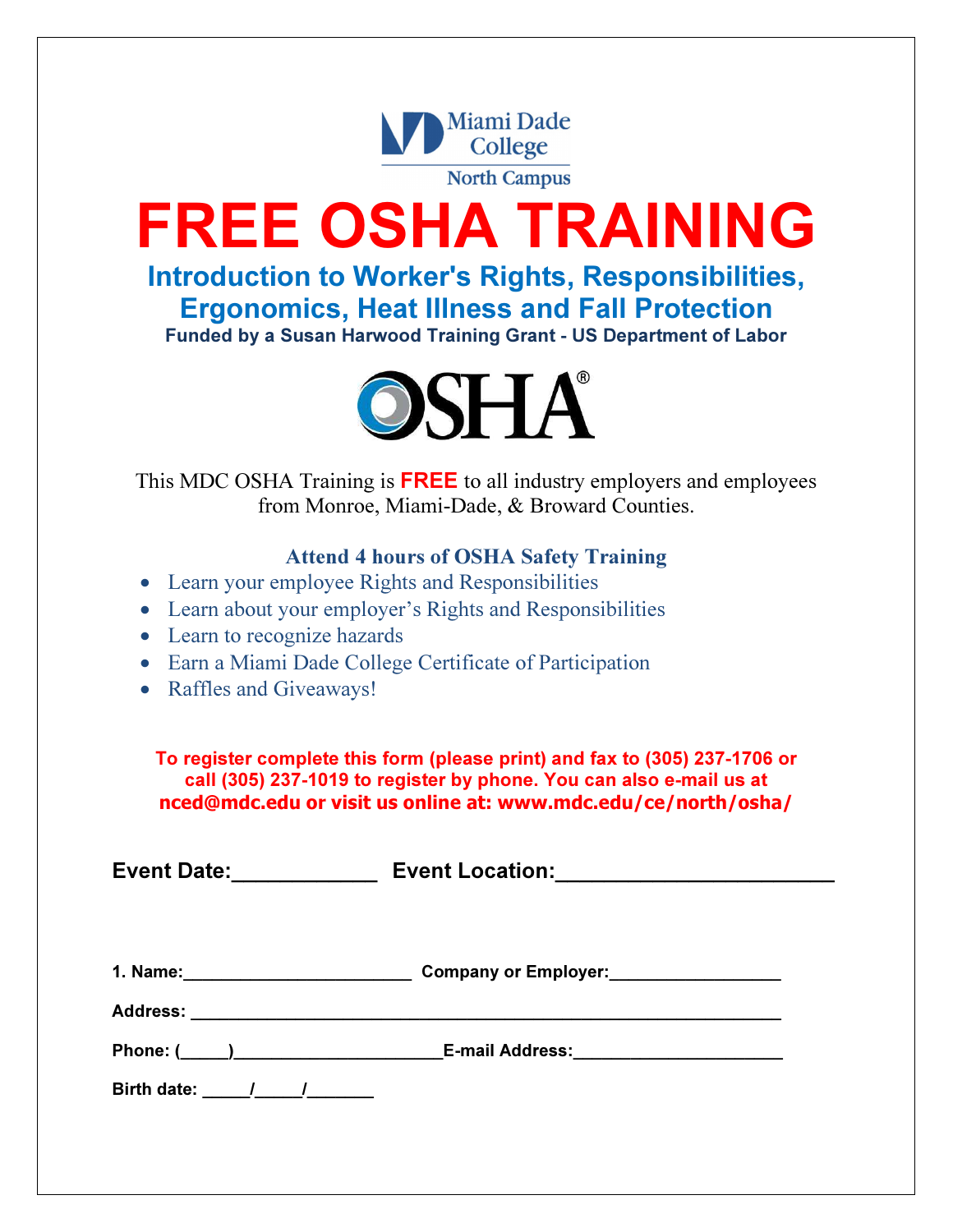|                                  | Company or Employer:<br><u>Company or Employer:</u>                                                                                                                                                                                   |
|----------------------------------|---------------------------------------------------------------------------------------------------------------------------------------------------------------------------------------------------------------------------------------|
|                                  |                                                                                                                                                                                                                                       |
|                                  |                                                                                                                                                                                                                                       |
|                                  |                                                                                                                                                                                                                                       |
|                                  | 3. Name: Company or Employer:                                                                                                                                                                                                         |
|                                  |                                                                                                                                                                                                                                       |
|                                  | Phone: ( <u>United Networks and Constructions and Accessive Constructions and Accessive Constructions and Accessive Constructions and Accessive Constructions and Accessive Constructions and Accessive Constructions and Accessi</u> |
|                                  |                                                                                                                                                                                                                                       |
|                                  | Company or Employer:<br><u>Lettic and the company of Employer:</u>                                                                                                                                                                    |
|                                  |                                                                                                                                                                                                                                       |
|                                  | Phone: (_____)______________________________E-mail Address:_____________________                                                                                                                                                      |
| Birth date: 1 1                  |                                                                                                                                                                                                                                       |
|                                  | 5. Name: Company or Employer:                                                                                                                                                                                                         |
|                                  |                                                                                                                                                                                                                                       |
|                                  | Phone: (_____)______________________________E-mail Address:_____________________                                                                                                                                                      |
| Birth date: _____/_____/_______  |                                                                                                                                                                                                                                       |
|                                  | Company or Employer:<br><u>Company or Employer:</u>                                                                                                                                                                                   |
| <b>Address:</b>                  |                                                                                                                                                                                                                                       |
|                                  | Phone: ( <u>2000)</u> 2020 E-mail Address: 2020 2020 E-mail Address:                                                                                                                                                                  |
| Birth date: _____/_____/________ |                                                                                                                                                                                                                                       |
|                                  |                                                                                                                                                                                                                                       |
|                                  |                                                                                                                                                                                                                                       |
|                                  | Phone: (_____)______________________________E-mail Address:_____________________                                                                                                                                                      |
|                                  |                                                                                                                                                                                                                                       |
|                                  | 8. Name: Company or Employer:                                                                                                                                                                                                         |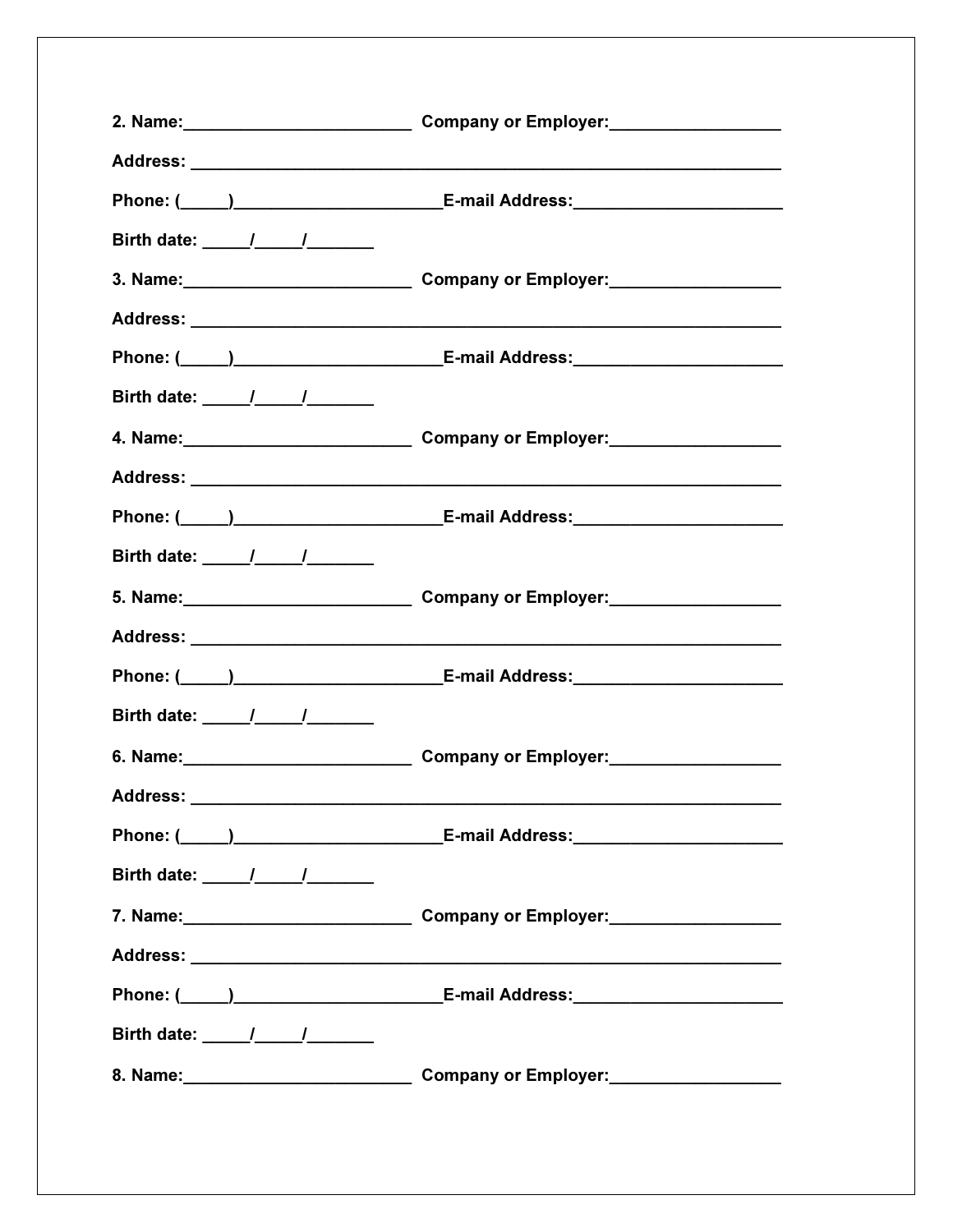|                                                      | Phone: ( <u>University</u> C-mail Address: <u>University C-mail Address: University Contract Community Contract Contract Community Contract Contract Contract Contract Contract Contract Contract Contract Contract Contract Contract </u> |
|------------------------------------------------------|--------------------------------------------------------------------------------------------------------------------------------------------------------------------------------------------------------------------------------------------|
|                                                      |                                                                                                                                                                                                                                            |
|                                                      |                                                                                                                                                                                                                                            |
|                                                      |                                                                                                                                                                                                                                            |
|                                                      | Phone: ( <u>University of Communication</u> E-mail Address: <u>Communication of Communication</u>                                                                                                                                          |
| Birth date: $\frac{1}{\sqrt{1-\frac{1}{1-\cdots}}}}$ |                                                                                                                                                                                                                                            |
|                                                      |                                                                                                                                                                                                                                            |
|                                                      |                                                                                                                                                                                                                                            |
|                                                      | Phone: ( <u>Califare and Community Community Community Community Community Community Community Community Community Community Community Community Community Community Community Community Community Community Community Community </u>      |
| Birth date: $\frac{1}{\sqrt{2}}$                     |                                                                                                                                                                                                                                            |
|                                                      | 11. Name: 1. December 2014 Company or Employer:                                                                                                                                                                                            |
|                                                      |                                                                                                                                                                                                                                            |
|                                                      | Phone: ( <u>2000)</u> [2010] [2010] [2010] [2010] [2010] [2010] [2010] [2010] [2010] [2010] [2010] [2010] [2010] [2010] [                                                                                                                  |
| Birth date: 1 1                                      |                                                                                                                                                                                                                                            |
|                                                      | Company or Employer:<br><u>Letting and the substitution</u>                                                                                                                                                                                |
|                                                      |                                                                                                                                                                                                                                            |
|                                                      |                                                                                                                                                                                                                                            |
| Birth date: _____/_____/_______                      |                                                                                                                                                                                                                                            |
|                                                      | 13. Name: 13. Name: 13. Name: 13. Name: 13. Name: 13. Name: 13. Name: 13. Name: 13. Name: 13. Name: 13. Name: 1                                                                                                                            |
|                                                      |                                                                                                                                                                                                                                            |
|                                                      | Phone: (_____)______________________________E-mail Address:_____________________                                                                                                                                                           |
| Birth date: _____/_____/_______                      |                                                                                                                                                                                                                                            |
|                                                      |                                                                                                                                                                                                                                            |
|                                                      |                                                                                                                                                                                                                                            |